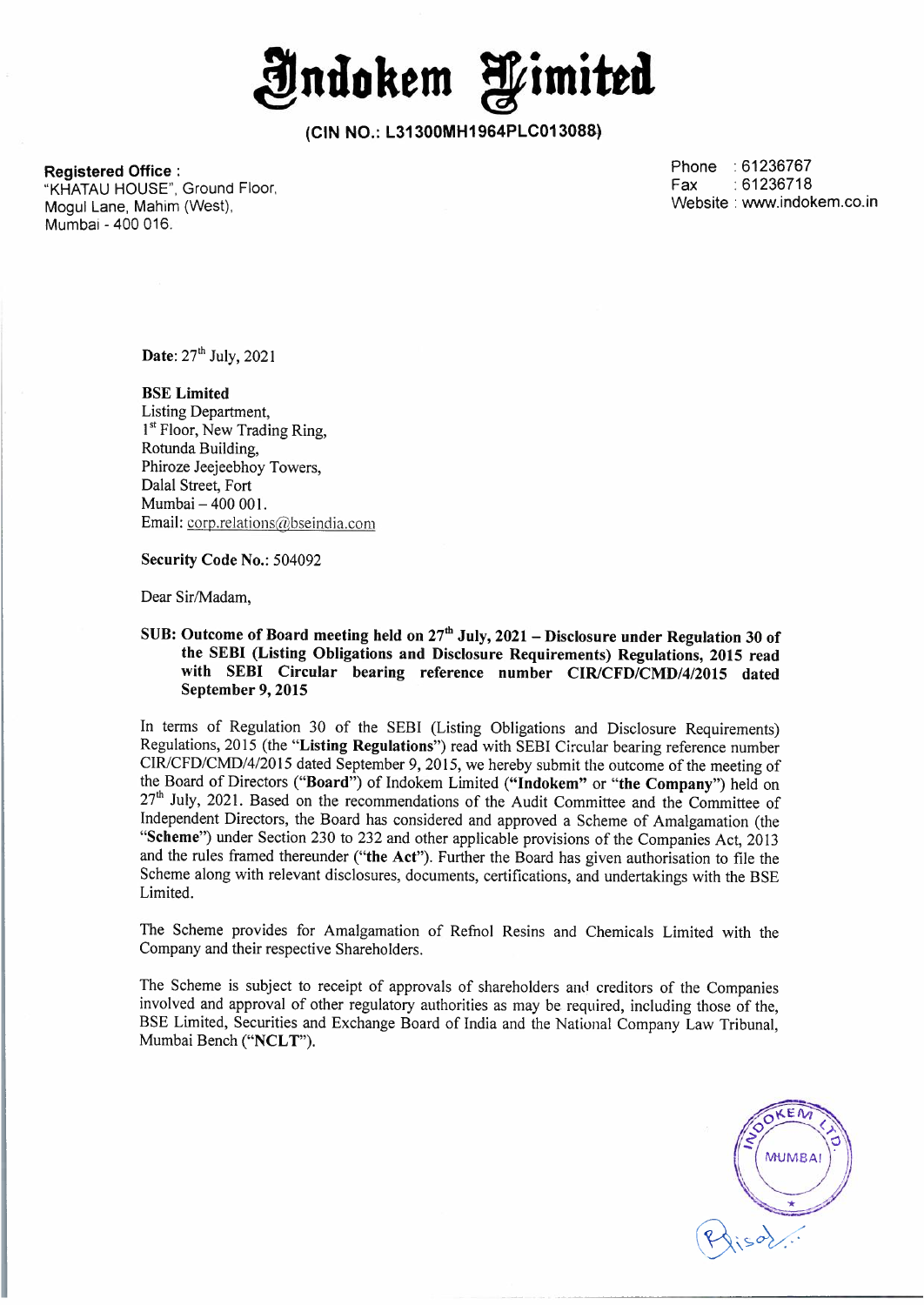**Jndokem fimitta** 

**Registered Office :**  "KHATAU HOUSE", Ground Floor, Mogul Lane, Mahim (West}, Mumbai - 400 016.

Phone : 61236767<br>Fax : 61236718  $:61236718$ Website : www.indokem.co.in

Please find enclosed **Annexure 1** containing details as per Regulation 30 of the Listing Regulations read with Circular CIR/CFD/CMD/4/2015 dated September 9, 2015.

This is for your information and record.

Thanking you,

For **lndokem Limited** 

**Rajesh D. Pisal Company Secretary and Compliance Officer**  *Enclosed as above.* 

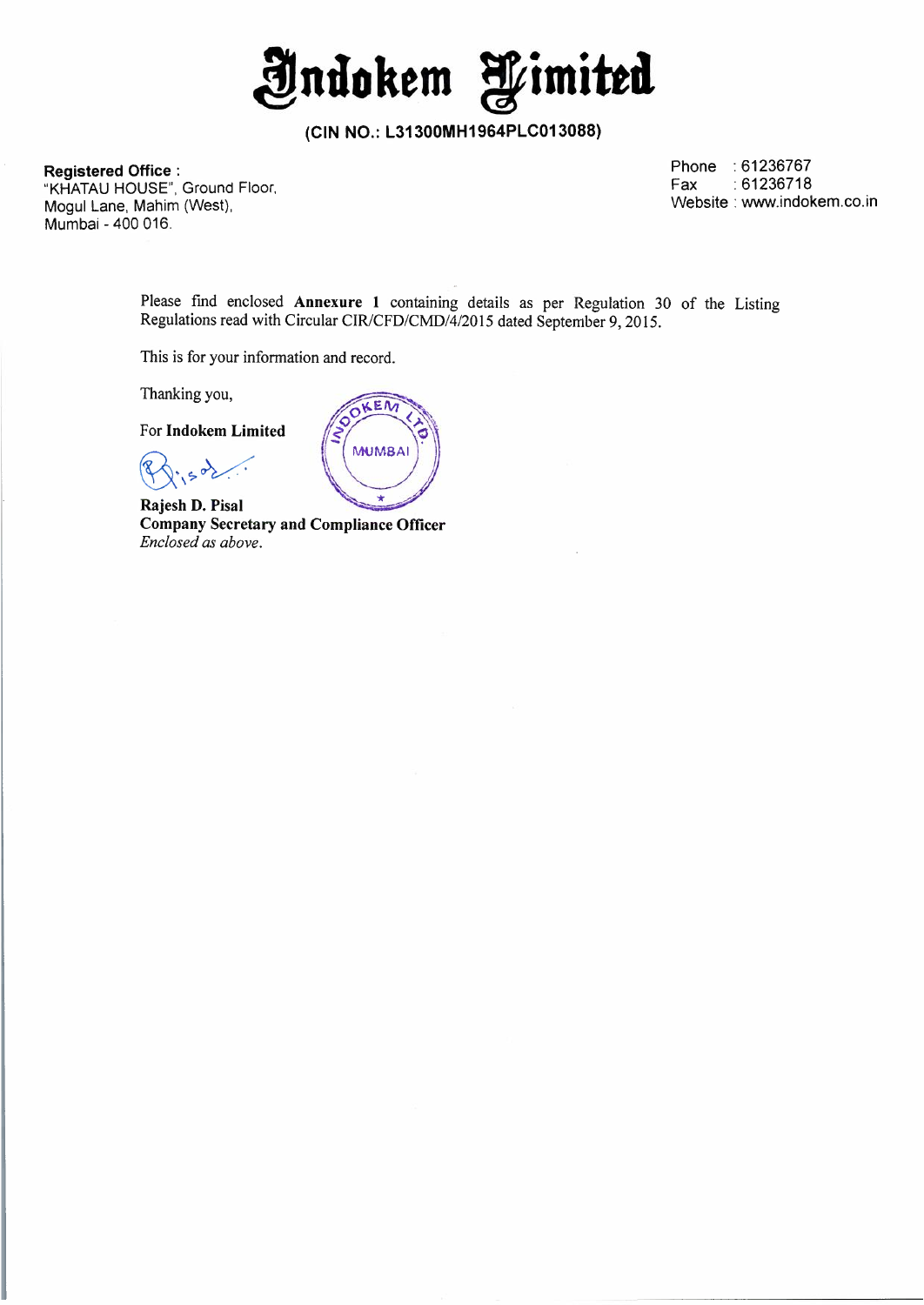**Jndokem limitttl** 

**Registered Office :**  "KHATAU HOUSE", Ground Floor, Mogul Lane, Mahim (West}, Mumbai - 400 016.

Phone :61236767 Fax :61236718 Website : www.indokem.co.in

## **ANNEXURE 1**

| S.        | <b>Particulars</b>                                                                                                                                              | <b>Description</b>                                                                                                                                                                                                                                                                                                                                                                                                                                                                                                                                                                                                                                                                                                                                                                                                                                                                                                                                                                                                                                                                                                                                                                                                                                                                                                                     |       |       |  |  |  |
|-----------|-----------------------------------------------------------------------------------------------------------------------------------------------------------------|----------------------------------------------------------------------------------------------------------------------------------------------------------------------------------------------------------------------------------------------------------------------------------------------------------------------------------------------------------------------------------------------------------------------------------------------------------------------------------------------------------------------------------------------------------------------------------------------------------------------------------------------------------------------------------------------------------------------------------------------------------------------------------------------------------------------------------------------------------------------------------------------------------------------------------------------------------------------------------------------------------------------------------------------------------------------------------------------------------------------------------------------------------------------------------------------------------------------------------------------------------------------------------------------------------------------------------------|-------|-------|--|--|--|
| No.<br>1) | of<br>Name<br>the<br>forming<br>entity(ies)<br>part<br>of<br>the<br>amalgamation<br>$\prime$<br>merger, details<br>in<br>brief such as, size,<br>turnover etc.; | This is a Scheme of Amalgamation ("the Scheme") of Refnol<br>Resins and Chemicals Limited ("Transferor Company") with<br>Indokem Limited ("the Company" or "Transferee Company").<br>Set out below is the net-worth and total income as on $31st$ March,<br>2021 of the Companies involved in the Scheme-                                                                                                                                                                                                                                                                                                                                                                                                                                                                                                                                                                                                                                                                                                                                                                                                                                                                                                                                                                                                                              |       |       |  |  |  |
|           |                                                                                                                                                                 | (Amount in INR Crores)<br><b>Total Turnover / Income</b><br><b>Net Worth</b><br><b>Particulars</b>                                                                                                                                                                                                                                                                                                                                                                                                                                                                                                                                                                                                                                                                                                                                                                                                                                                                                                                                                                                                                                                                                                                                                                                                                                     |       |       |  |  |  |
|           |                                                                                                                                                                 | Transferor Company<br>(Standalone)                                                                                                                                                                                                                                                                                                                                                                                                                                                                                                                                                                                                                                                                                                                                                                                                                                                                                                                                                                                                                                                                                                                                                                                                                                                                                                     | 19.02 | 12.92 |  |  |  |
|           |                                                                                                                                                                 | <b>Transferor Company</b><br>(Consolidated)                                                                                                                                                                                                                                                                                                                                                                                                                                                                                                                                                                                                                                                                                                                                                                                                                                                                                                                                                                                                                                                                                                                                                                                                                                                                                            | 31.77 | 20.25 |  |  |  |
|           |                                                                                                                                                                 | <b>Transferee Company</b>                                                                                                                                                                                                                                                                                                                                                                                                                                                                                                                                                                                                                                                                                                                                                                                                                                                                                                                                                                                                                                                                                                                                                                                                                                                                                                              | 79.24 | 31.21 |  |  |  |
| 2)        | Whether<br>the<br>transaction<br>would<br>fall within<br>related<br>party transactions? If<br>yes,<br>whether the same is<br>"arm's<br>done<br>at<br>length"    | The draft Scheme does not fall within the purview of related party<br>transactions in terms of General Circular No. 30/2014 dated 17 <sup>th</sup><br>July 2014 issued by the Ministry of Corporate Affairs since the<br>same is subject to the sanction of the National Company Law<br>Tribunal and provisions of Section 188 of the Companies Act, 2013<br>are not applicable.<br>However, there are common promoters in the Transferor Company<br>and the Transferee Company. Further, pursuant to the Scheme,<br>equity shares of the Transferee Company are proposed to be issued<br>and allotted to the shareholders of the Transferor Company. In light<br>of the same, the transaction under the proposed Scheme may be<br>deemed to be a "related party transaction" under the applicable<br>provisions of the Listing Regulations.<br>The consideration as set forth in the Scheme will be discharged on<br>"arm's length basis". The share exchange ratio for the shares to be<br>allotted to the shareholders of the Transferor Company is based on<br>valuation report provided by Niranjan Kumar, Registered Valuer<br>- Securities or Financial Assets. Galactico Corporate Services<br>Limited, a SEBI registered Category - I Merchant Banker, has also<br>issued a fairness opinion on the share exchange ratio. The |       |       |  |  |  |

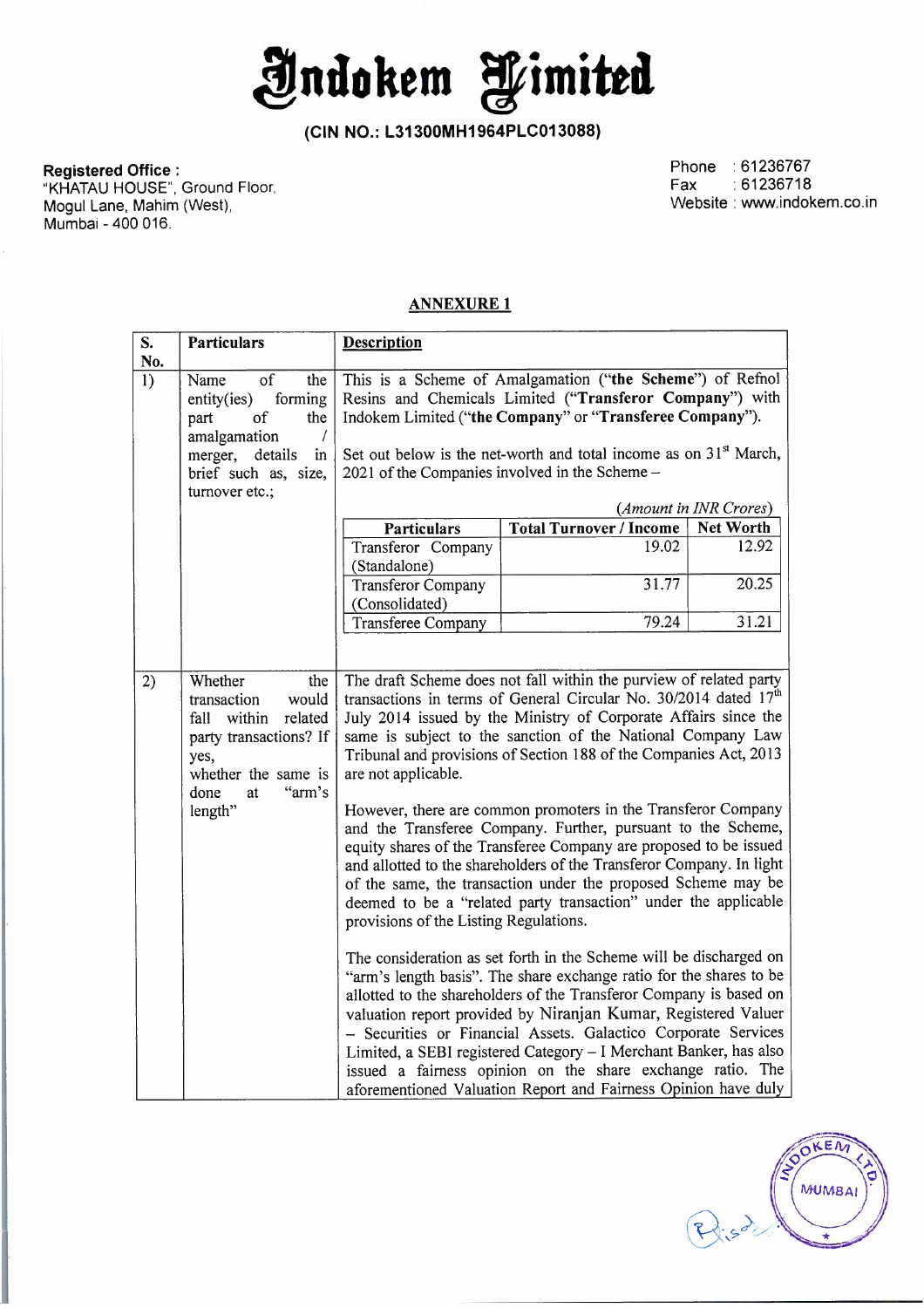**Jndokem fimitta** 

**Registered Office :** 

Phone :61236767 Fax :61236718 Website : www.indokem.co.in

OKEN

**MUMBAI** 

 $\rightarrow$ 

Risd.

"KHATAU HOUSE", Ground Floor, Mogul Lane, Mahim (West), Mumbai - 400 016.

|    |                                        | been considered by the Audit Committee, Committee<br>$\circ$ f                                                                                                                                                                                                                                                                                                                                                                                                                                                                                                                                                                                                                                                                                                                                                                                                                                                                                                                                                                                                                                                                                                                                                                                                                                                                                                                                                                                                                                                                                                                                                                                                                                                                                                                                                                                                                           |  |  |
|----|----------------------------------------|------------------------------------------------------------------------------------------------------------------------------------------------------------------------------------------------------------------------------------------------------------------------------------------------------------------------------------------------------------------------------------------------------------------------------------------------------------------------------------------------------------------------------------------------------------------------------------------------------------------------------------------------------------------------------------------------------------------------------------------------------------------------------------------------------------------------------------------------------------------------------------------------------------------------------------------------------------------------------------------------------------------------------------------------------------------------------------------------------------------------------------------------------------------------------------------------------------------------------------------------------------------------------------------------------------------------------------------------------------------------------------------------------------------------------------------------------------------------------------------------------------------------------------------------------------------------------------------------------------------------------------------------------------------------------------------------------------------------------------------------------------------------------------------------------------------------------------------------------------------------------------------|--|--|
|    |                                        | Independent Directors and Board of the Company.                                                                                                                                                                                                                                                                                                                                                                                                                                                                                                                                                                                                                                                                                                                                                                                                                                                                                                                                                                                                                                                                                                                                                                                                                                                                                                                                                                                                                                                                                                                                                                                                                                                                                                                                                                                                                                          |  |  |
| 3) | Area of business of<br>the entity(ies) | <b>Business</b><br>Company<br>Transferor<br>The Transferor Company is engaged in<br>business of manufacturing<br>Company<br>the<br>and<br>marketing of resins and chemicals.<br>Transferee<br>Transferee<br>The<br>Company<br>Indokem<br>Limited is engaged in the business of<br>Company<br>manufacturing and dealing in dyes, sizing<br>chemicals, auxiliaries in textile industry<br>and electrical capacitors.                                                                                                                                                                                                                                                                                                                                                                                                                                                                                                                                                                                                                                                                                                                                                                                                                                                                                                                                                                                                                                                                                                                                                                                                                                                                                                                                                                                                                                                                       |  |  |
| 4) | Rationale<br>for<br>Scheme             | The Transferor Company and the Transferee Company are engaged<br>in similar lines of business and complement each other. With an<br>intent to expand the business and achieve larger product portfolio,<br>economies of scale, efficiency, optimisation of logistics and<br>distribution network and other related economies by consolidating<br>the business operations being managed by different management<br>teams, the Board of Directors of the Transferor Company and the<br>Transferee Company propose to consolidate the business of the<br>Transferor Company with the Transferee Company. The proposed<br>amalgamation of the Transferor Company with Transferee<br>Company would inter alia have the following benefits:<br>1. Creation of a combined entity, hosting all products under the<br>Transferee Company, thereby resulting in diversified portfolio<br>of products, economies of scale, operational rationalization,<br>efficiency of management and maximizing value for the<br>shareholders.<br>2. Greater synergies between businesses and optimum use of<br>manufacturing facilities, marketing strength, $R \& D$ facilities,<br>resulting<br>in productivity gains<br>Certifications<br>thereby<br>maximizing value for the shareholders.<br>3. Optimum use of infrastructure and organizational efficiency by<br>pooling of financial, managerial and technical resources,<br>personnel, capabilities, skills, expertise and technologies of<br>Transferor Company and Transferee Company thereby<br>significantly contributing to the future growth and maximizing<br>shareholder value.<br>4. Better financial leverage, resulting in greater efficiency in cash<br>and debt management and unfettered access to cash flow<br>generated by the combined business, which can be deployed<br>more efficiently, to realize higher profits for the combined |  |  |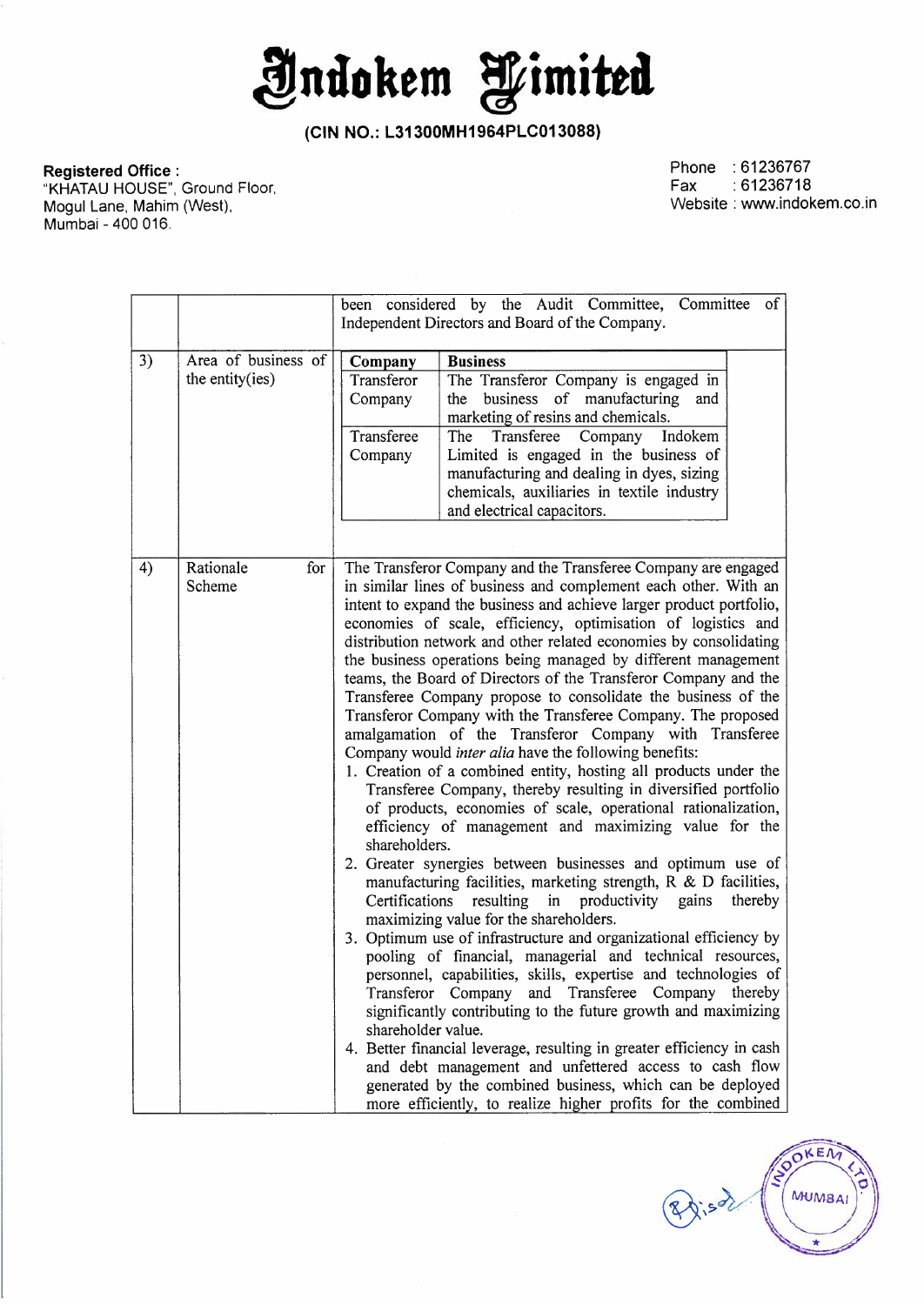**indokem fimitta** 

## **Registered Office :**

"KHATAU HOUSE", Ground Floor, Mogul Lane, Mahim (West), Mumbai - 400 016.

Phone :61236767 Fax :61236718 Website : www.indokem.co.in

|    |                                                                                          | entity.<br>5. Improved organizational capability and leadership, arising from<br>the pooling of human capital, who have the diverse skills, talent<br>and vast experience to compete successfully in an increasingly<br>competitive industry.<br>6. Cost savings because of standardization and simplification of<br>of<br>duplication<br>elimination<br>processes,<br>and<br>business<br>rationalization of administrative expenses.<br>7. Reduction in regulatory and legal compliances and avoidance of<br>multiple records keeping.<br>8. Strengthening ability to face increasing competitive, regulatory,<br>environmental and global risks; thereby resulting in sustainable<br>and profitable long term growth for the combined entity.<br>In view of the aforesaid, the Board of Directors of the Transferor<br>Company as well as the Board of Directors of the Transferee<br>Company have considered and proposed the amalgamation of the<br>entire undertaking and business of the Transferor Company with<br>the Transferee Company. Accordingly, the Board of Directors of<br>the Company have formulated this Scheme of Amalgamation for<br>the transfer and vesting of the entire undertakings and business of<br>the Transferor Company within and into the Transferee Company<br>pursuant to the provisions of Sections 230 to 232 and other relevant<br>provisions of the Act. |
|----|------------------------------------------------------------------------------------------|---------------------------------------------------------------------------------------------------------------------------------------------------------------------------------------------------------------------------------------------------------------------------------------------------------------------------------------------------------------------------------------------------------------------------------------------------------------------------------------------------------------------------------------------------------------------------------------------------------------------------------------------------------------------------------------------------------------------------------------------------------------------------------------------------------------------------------------------------------------------------------------------------------------------------------------------------------------------------------------------------------------------------------------------------------------------------------------------------------------------------------------------------------------------------------------------------------------------------------------------------------------------------------------------------------------------------------------------------------------------------------------------------|
| 5) | of<br>case<br>cash<br>In<br>consideration<br>amount or otherwise<br>share exchange ratio | Following share exchange ratio has been determined for the<br>allotment of the equity shares of the Transferee Company having<br>face value of INR 10 each to the shareholders of the Transferor<br>Company as on the Record Date (as per the Scheme), in<br>consideration for the amalgamation of the Transferor Company<br>with the Transferee Company:<br>"1,077 (One Thousand Seventy-Seven) equity shares of Indokem<br>having face value of INR 10 each fully paid up shall be issued for<br>every 1,000 (One Thousand) equity shares held in Refnol having<br>face value of INR 10 each fully paid up"                                                                                                                                                                                                                                                                                                                                                                                                                                                                                                                                                                                                                                                                                                                                                                                     |